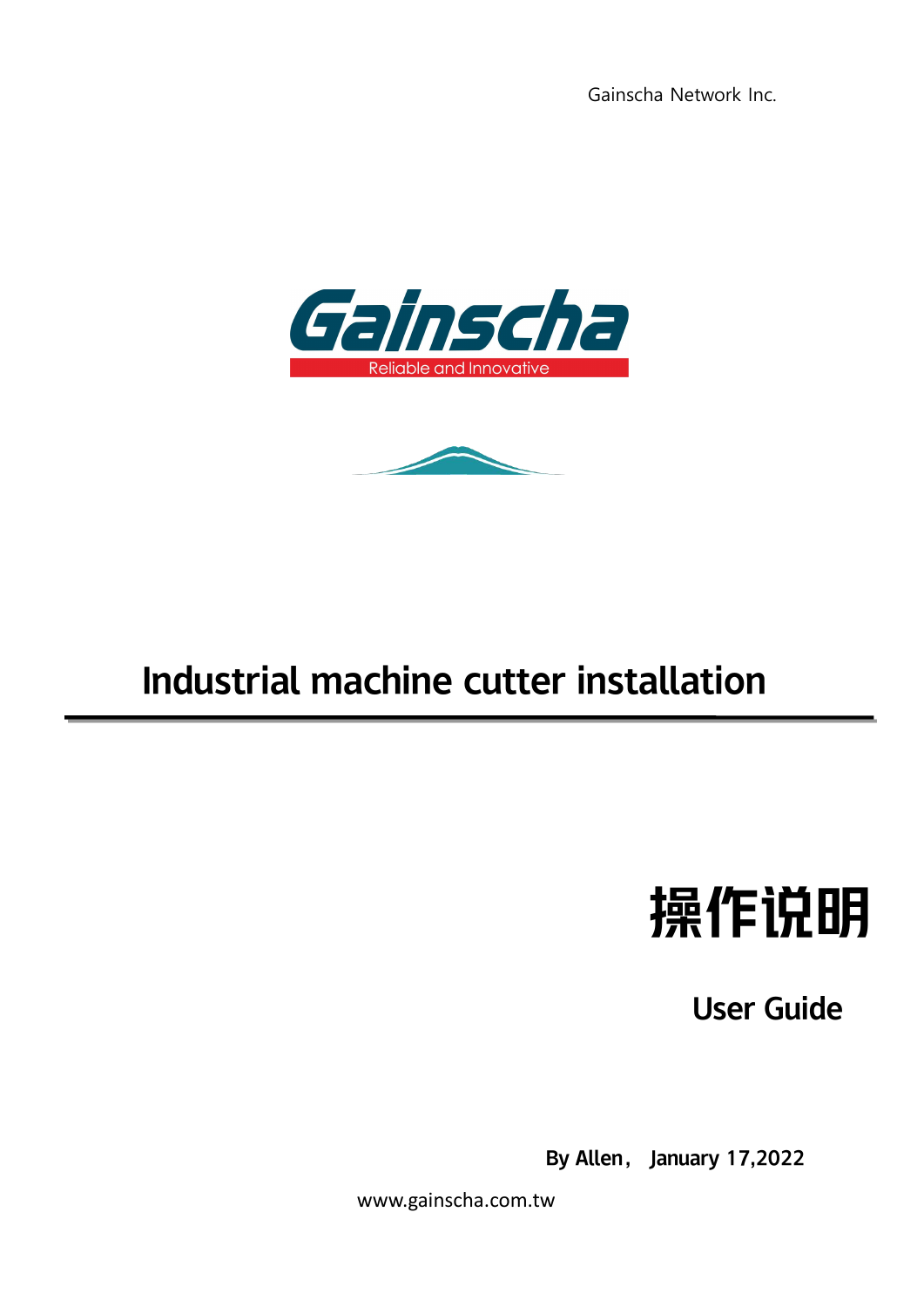一.**Installation needs:**

- **1. Phillips screwdriver**
- **2. Industrial machine**
- **3. slicer**
- **4. Cutting knife transfer plate (note: the machine does not bring the cutter transfer plate)**
- 二**. Installation process:**
	- 1. Remove the front baffle screws in the figure below.



**2.** Remove the sensor and baffle screws.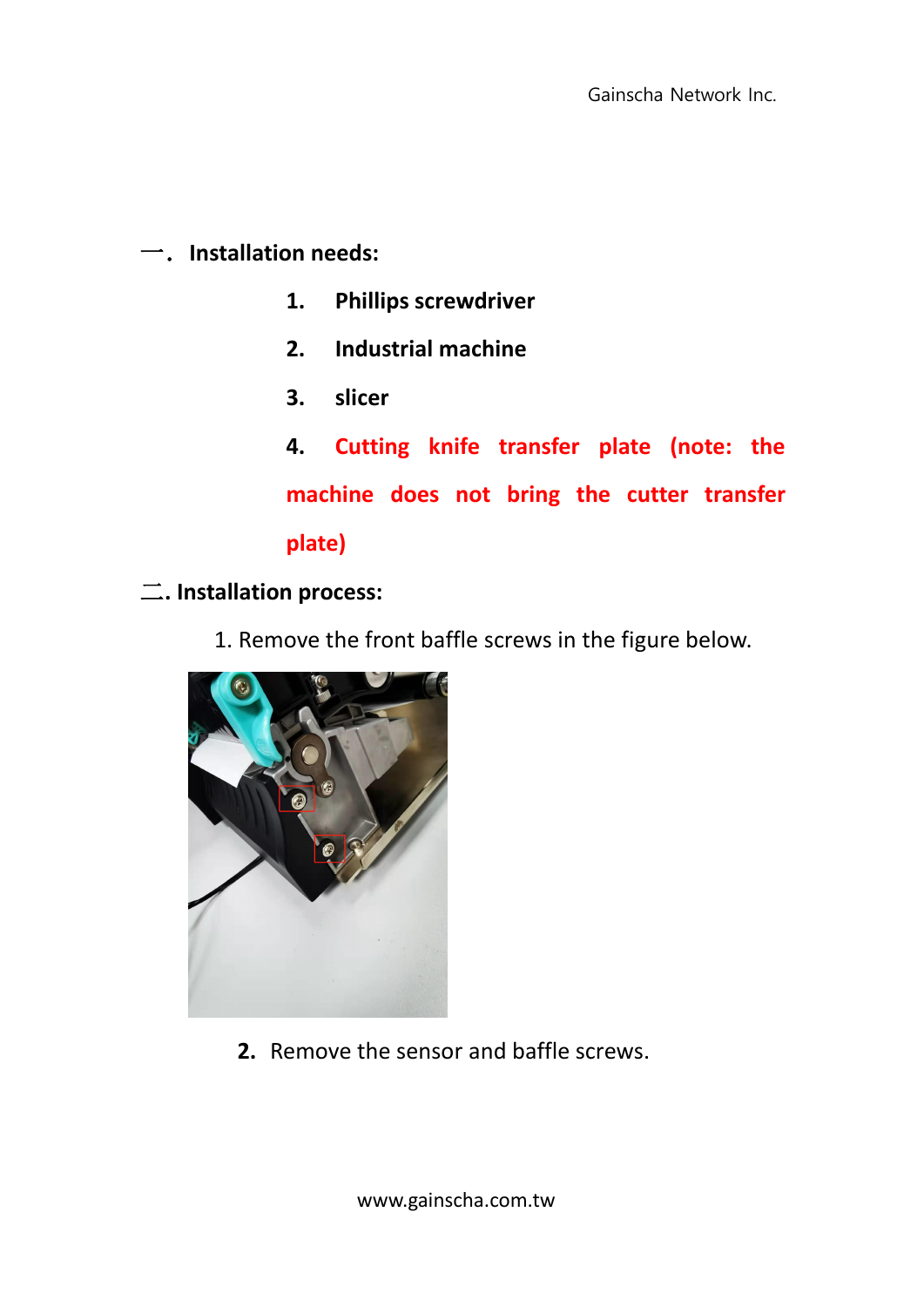

**3.** Remove the side housing screws of the printer.



**4.** Remove the printer cover screws as shown below:



**5.** Remove the side baffle and hood of the printer.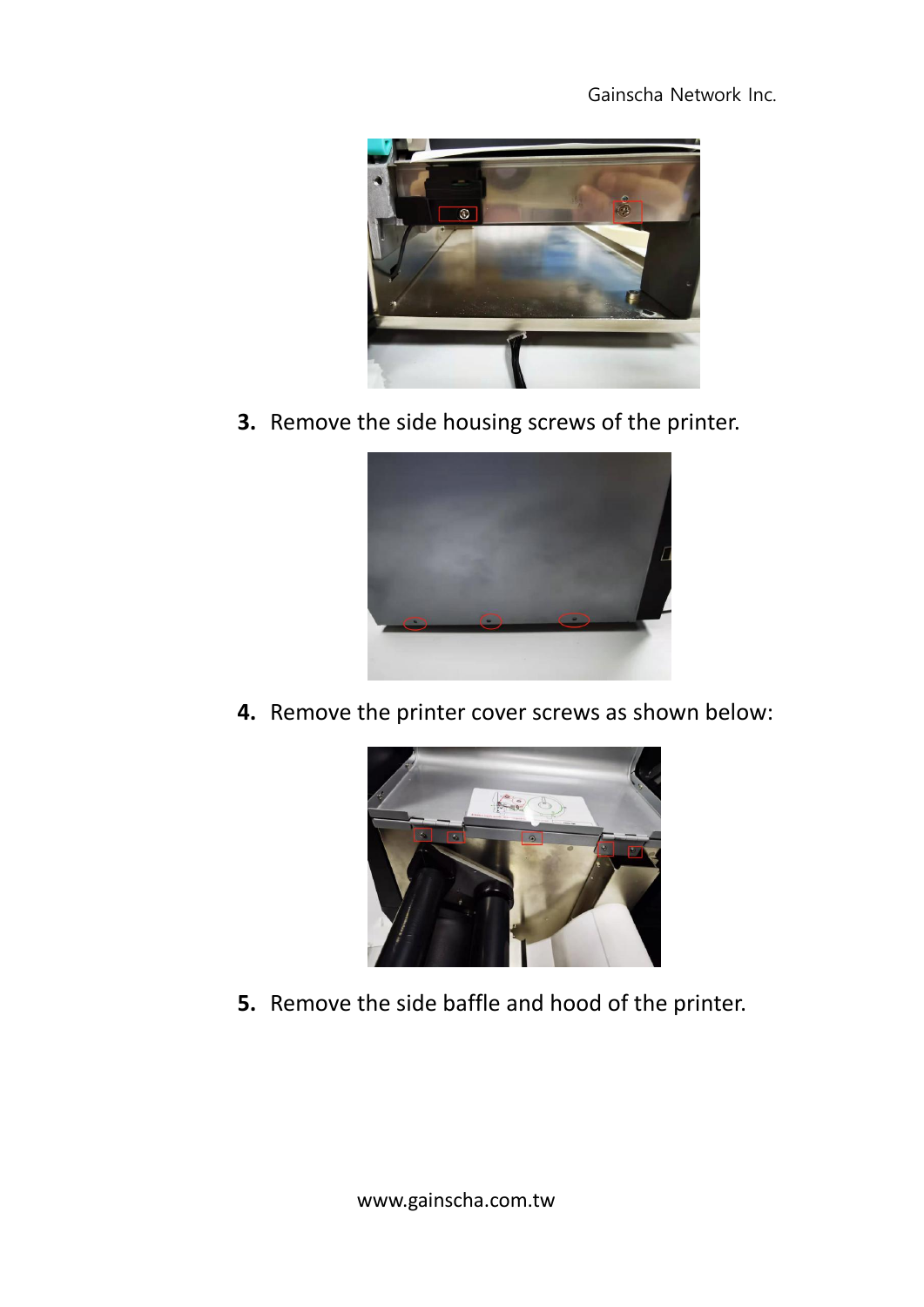

6. Take out the cutter motherboard and adapter.



**7.** Remove the tag sensor.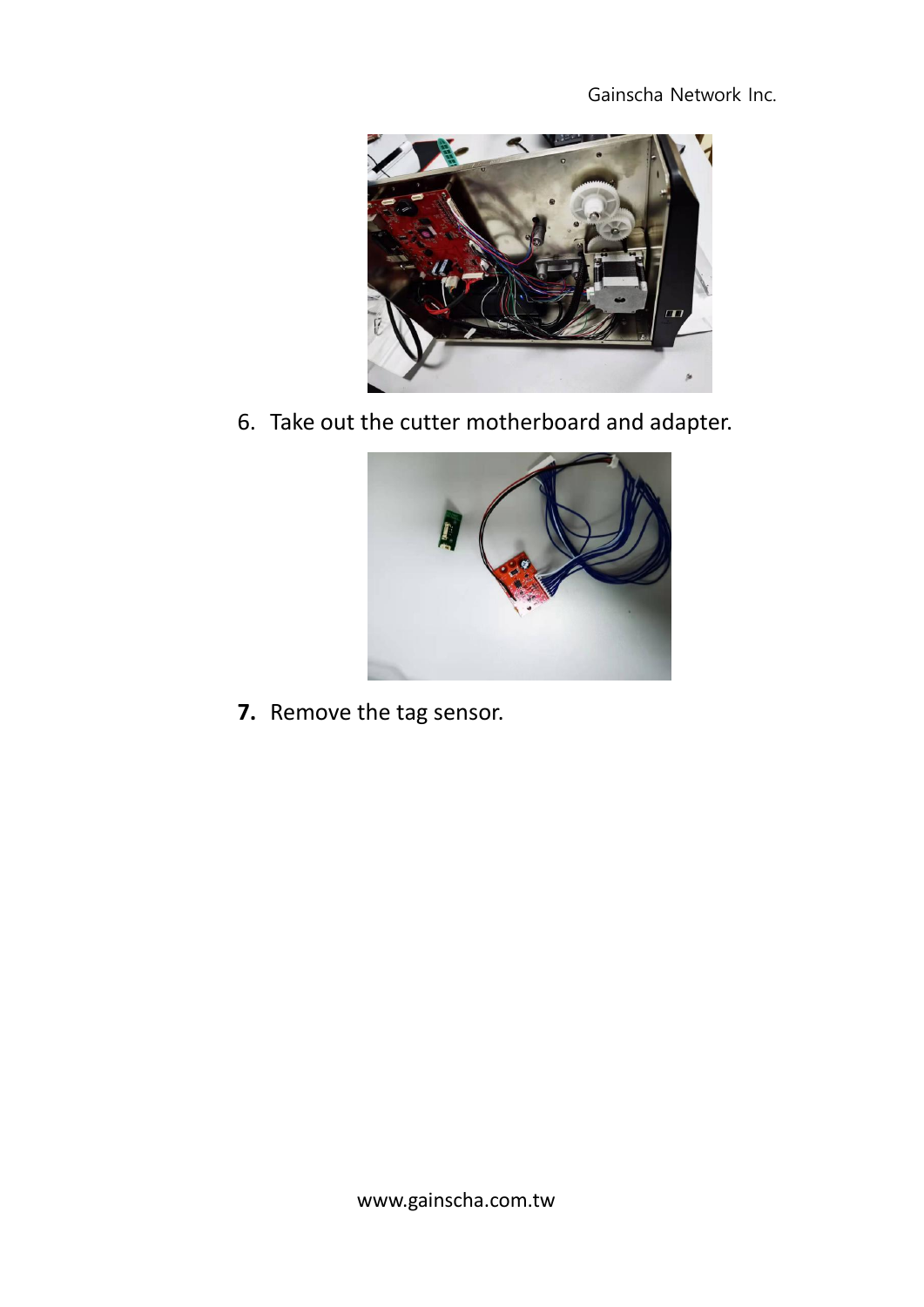

**8.** The blue cable end of the cutter main board is inserted into the "No.1" interface just removed in the figure below:



**9.** The "red and black" and "black" line insertion

www.gainscha.com.tw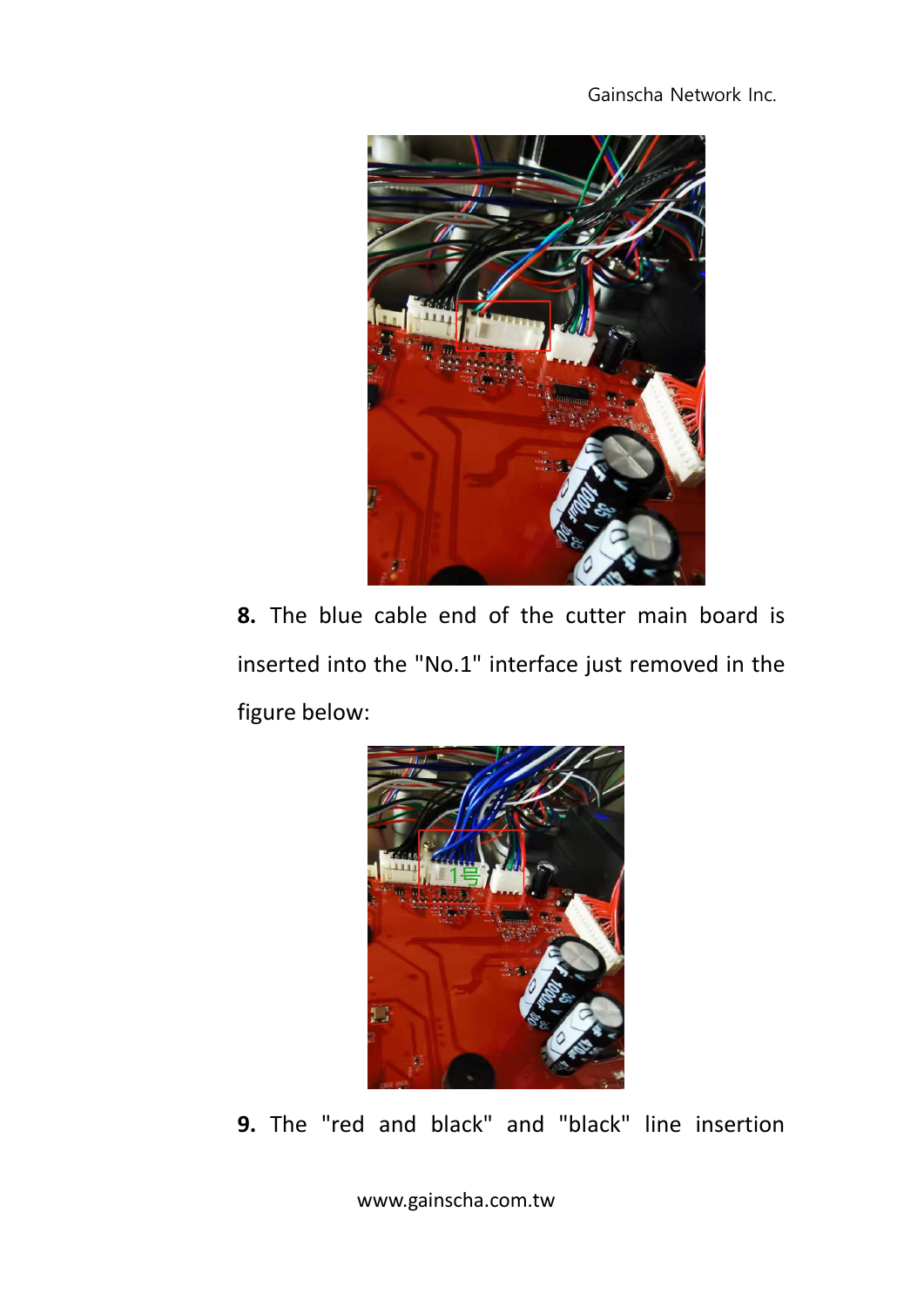ports at the other end of the motherboard are shown below:



**10.**Insert the Black Red Line End and the Black Line End into the adapter plate Number 1 and Number 2 line ports in the figure below:



**11.**Insert the cutter line into the "3" port in the chart below: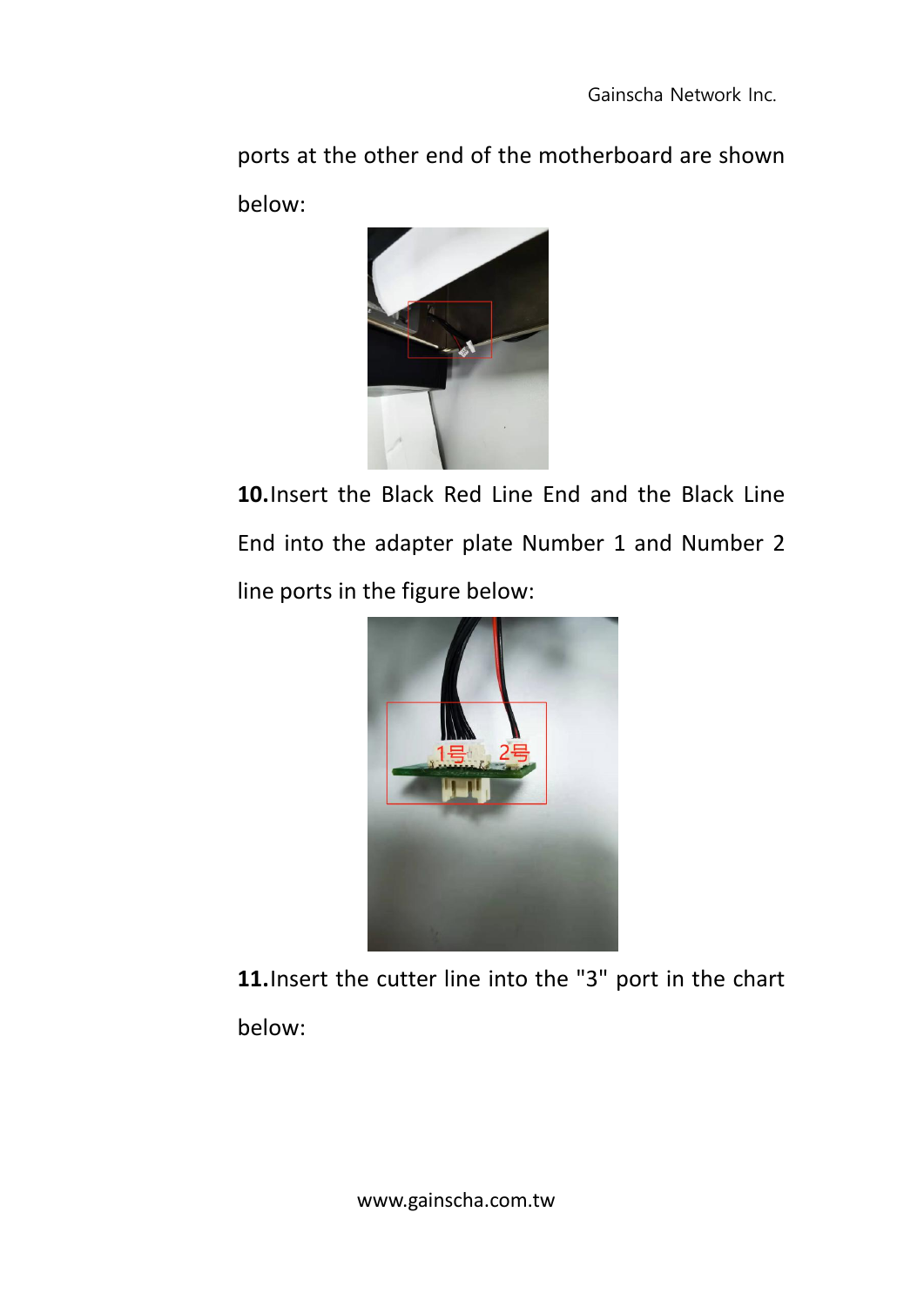

12.Remove the "slide cover" below the printer screen from the following figure:



**13.**Card the small cutter bump into the corresponding

groove in the figure below: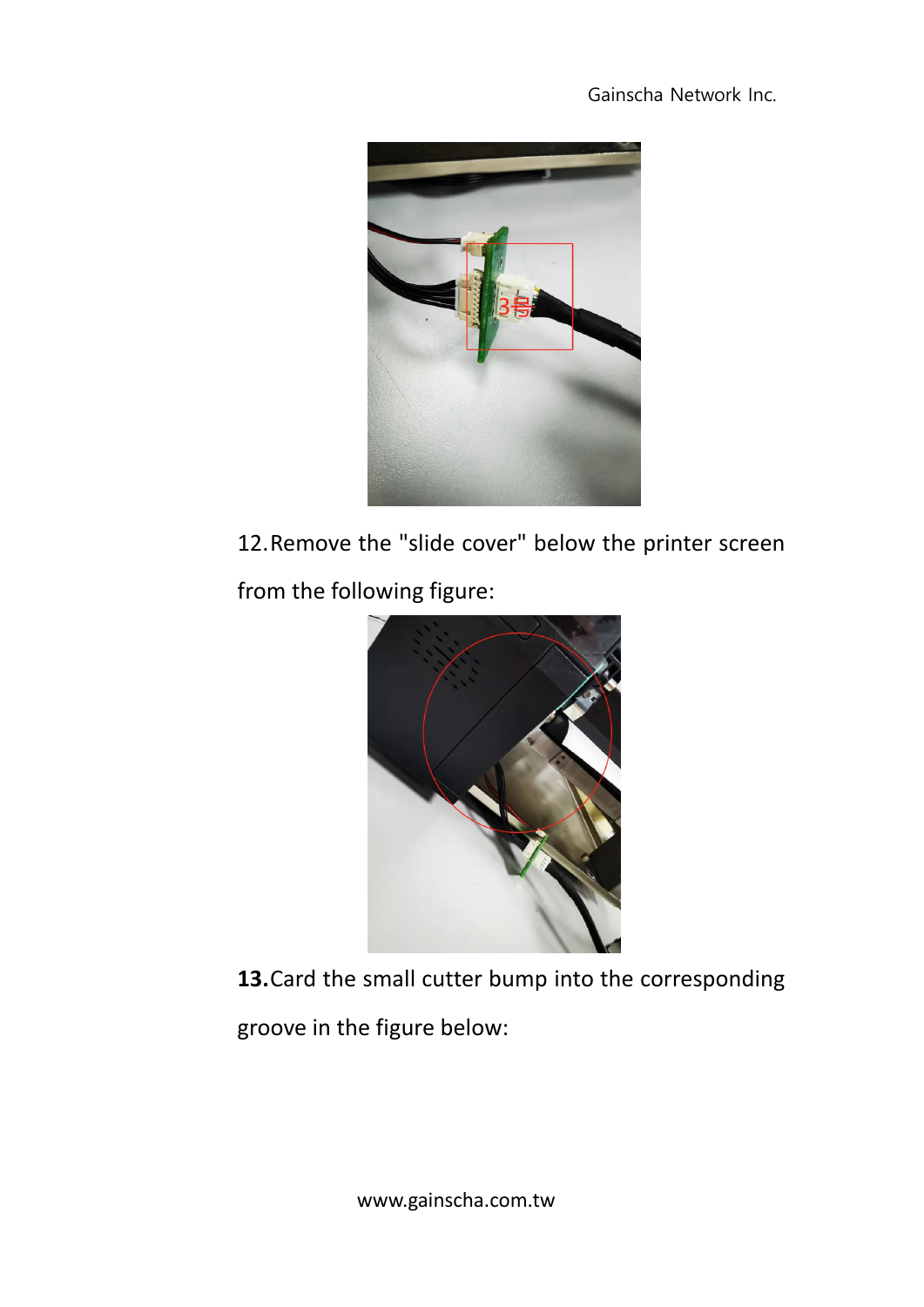

**14.**The two screws for mounting the cutter are shown

below:



15.Pass the cutting through and close the top below: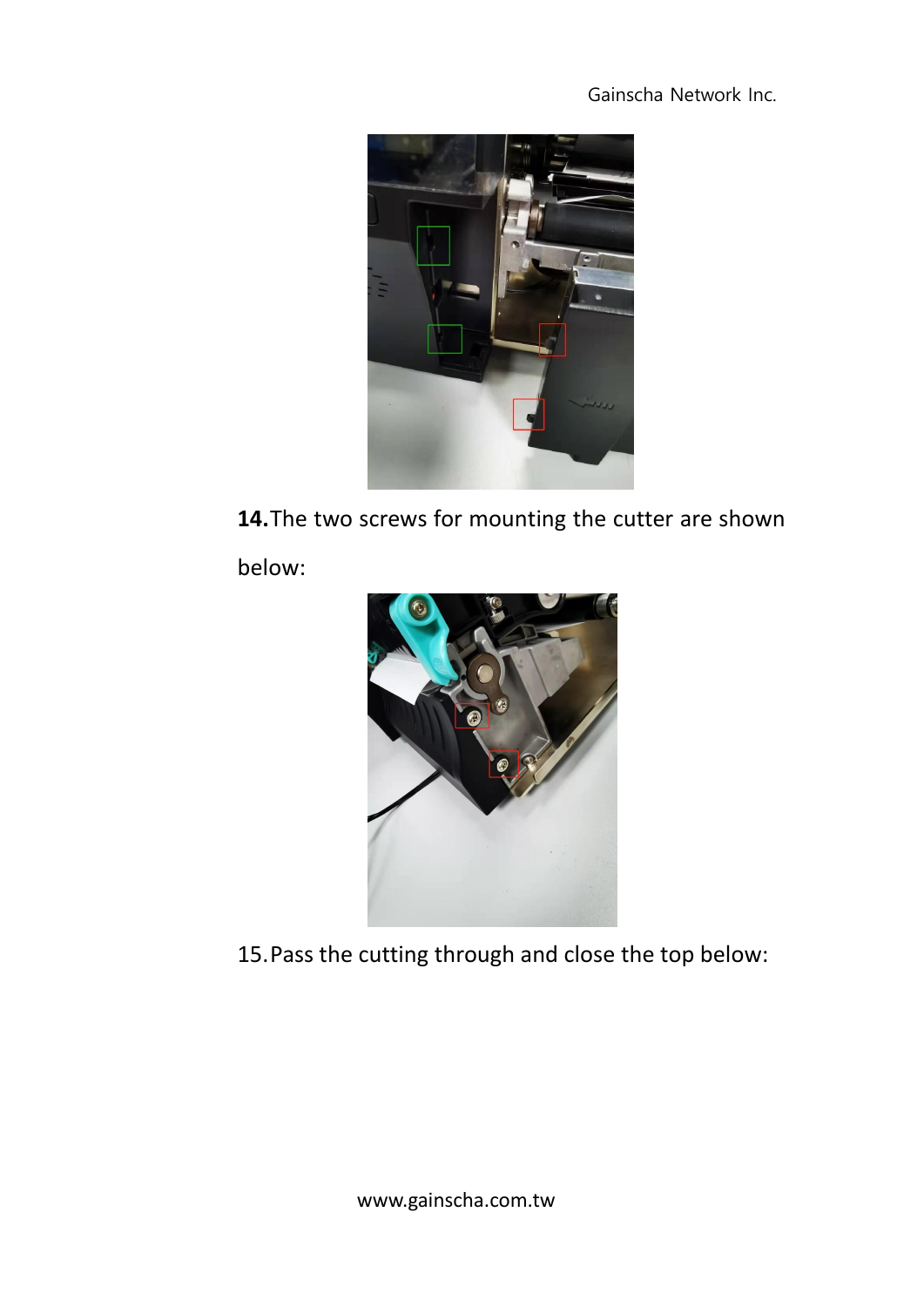

**16.**Check whether the cutter is successfully installed, the printer is powered on, open the printer switch, and click on the upper left corner in the figure below:



17.Select Tools, Open-Cut Test-Forward or Reverse Note: (forward full cut, reverse half cut) to see if the

www.gainscha.com.tw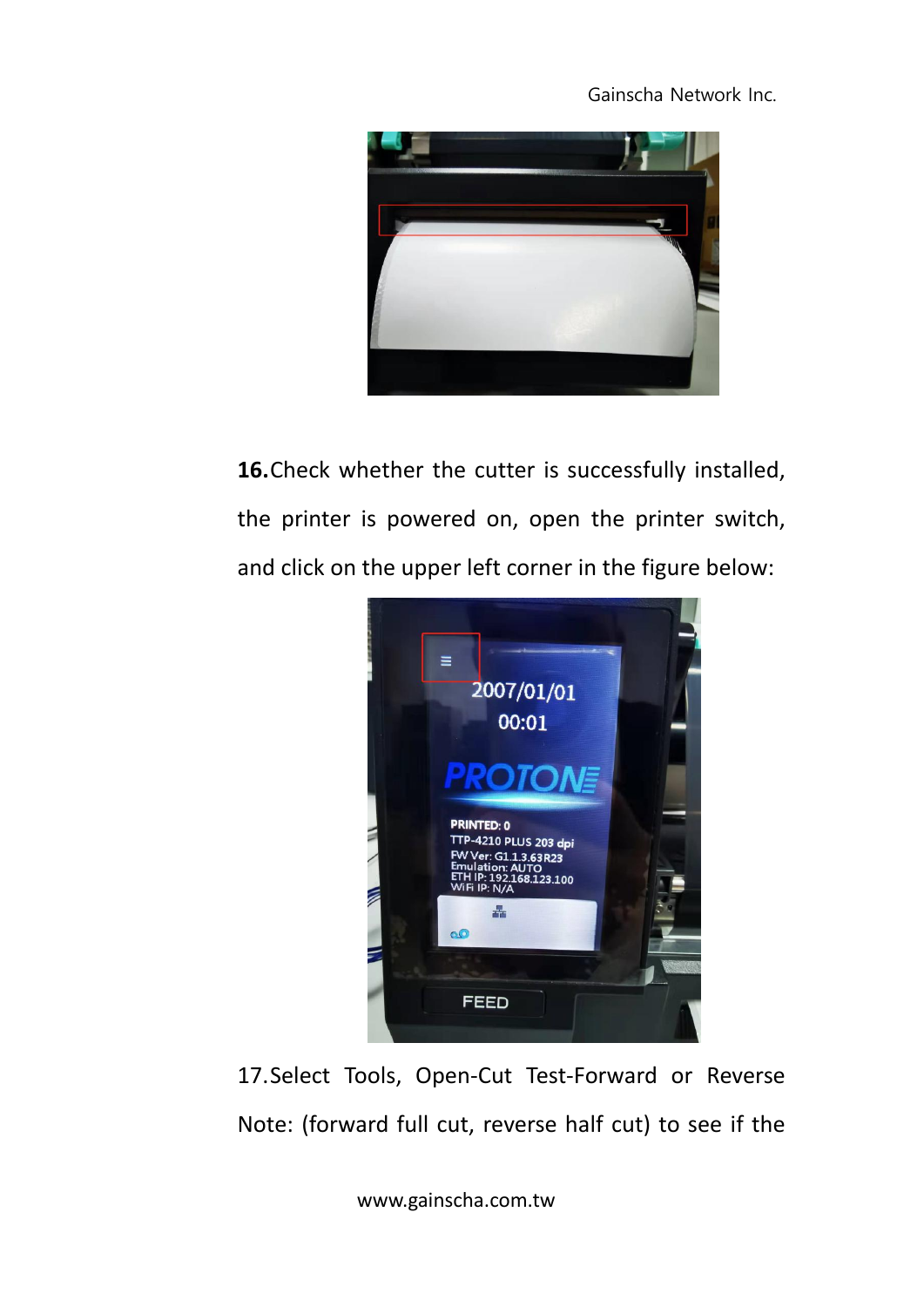

printer cutter has paper cutting action.

**18.**Install the side baffle screws in the figure below:



**19.**Install the printer hood, put the hood screw hole in the corresponding position, and install the screws as shown below: